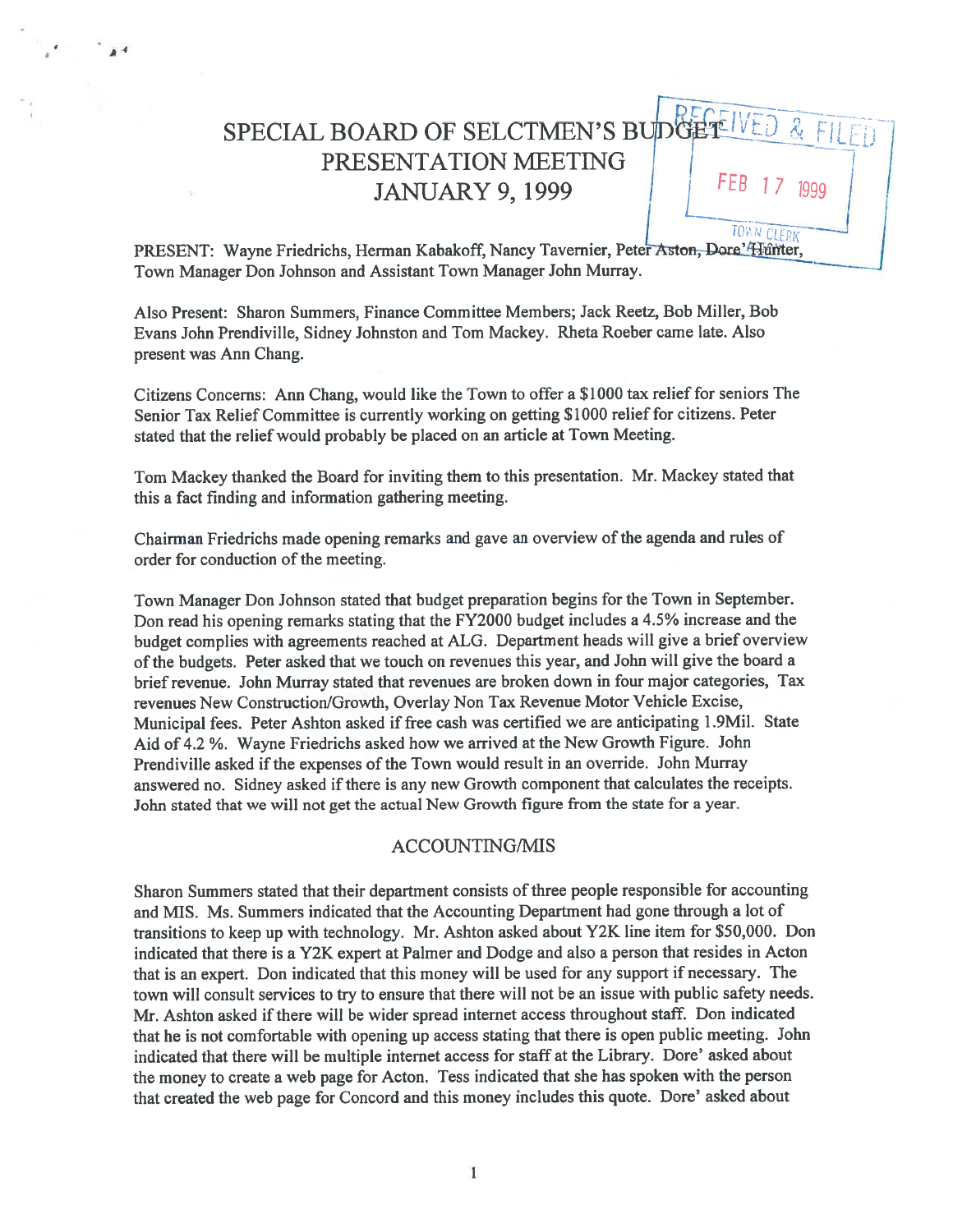our work with the schools. Tess indicated that she has lost 1/3 of her department and it would be difficult to keep up with the schools. Herman asked about materials budget decrease. Herman suggested that more money be placed in this account to allow for unexpected modem contingencies. Herman questioned the money for GOEY based software and the upgrade GIS. Bob Miller asked what the benefits of getting the GIS maps on system. Don indicated that these upgrades tie in with matching grants and that this year will need digitizing which costs the most with monies. Mr. Miller indicated that he would like to see <sup>a</sup> long range plan over multiple years of the costs associated with these upgrades. Tom Mackey stated that he is concerned with the 6 months lapse of getting the School Department fully operational with standard system. Tom Mackey asked if the \$50,000 was enough for Y2K. Bob Evans indicated that the School has <sup>a</sup> web page and that we should work with the schools. Don indicated that we have <sup>a</sup> web page but we need more help. Nancy asked about Information Consultant money. Tess indicated that she spends 50% of her time doing this work. Nancy stated that she will work hard to ge<sup>t</sup> Accounting this position since it is hurting. Wayne asked about supply decreases. John Prendiville indicated that Tess is running <sup>a</sup> tight ship. Tess thanked the Board.

 $\overline{\phantom{a}}$ 

## ASSESSORS

Brian McMullen indicated that the Assessing Office is <sup>a</sup> three person staff. Brian stated that the proposed budget is level funded with salaries adjusted 3% COLA. Nancy asked about the software upgrade three years ago and wondered if it was working. Brian indicated that the software helps the department keep more current. Nancy asked about Town of Hopkington acceleration program. Brian indicated that he thought we are currently using it. Herman asked about the money under the Tax Appellant Board money. Brian stated that the \$10,000 is needed in case <sup>a</sup> person files an abatement. Herman asked for the current cases that are before the Appellant Tax Board and amounts that are issued.

#### BUILDTNG/ZBA

Garry Rhodes, Building Commissioner, gave an overview of his budget stating that his budget is level funded. Peter asked whether the amount in the Professional Development budget is sufficient. Garry indicated that there are more avenues for schooling through the Town Managers budget. Nancy asked about building revenues and how they tie in.

## CLERK/ELECTIONS

Don representing Cathy Belbin, indicated that the proposed budget has <sup>a</sup> 4.5% increase based on steps and 3%COLA's. Nancy asked how this budget will handle all of this years Special Elections. John indicated that <sup>a</sup> Reserve Fund Transfer might need to be done.

# COA: [COA van enterprise]

Carol Lake indicated that her budget indicates an increase in printing due to the COA newsletter and for <sup>a</sup> par<sup>t</sup> time exercise instructor. Carol also pointed out there are numerous volunteers that help alleviate her budget needs. COA Van is moving toward <sup>a</sup> tax subsidy this year. This van is controlled through the LRTA and is repaired through the LRTA and repairs are lacking. Dore'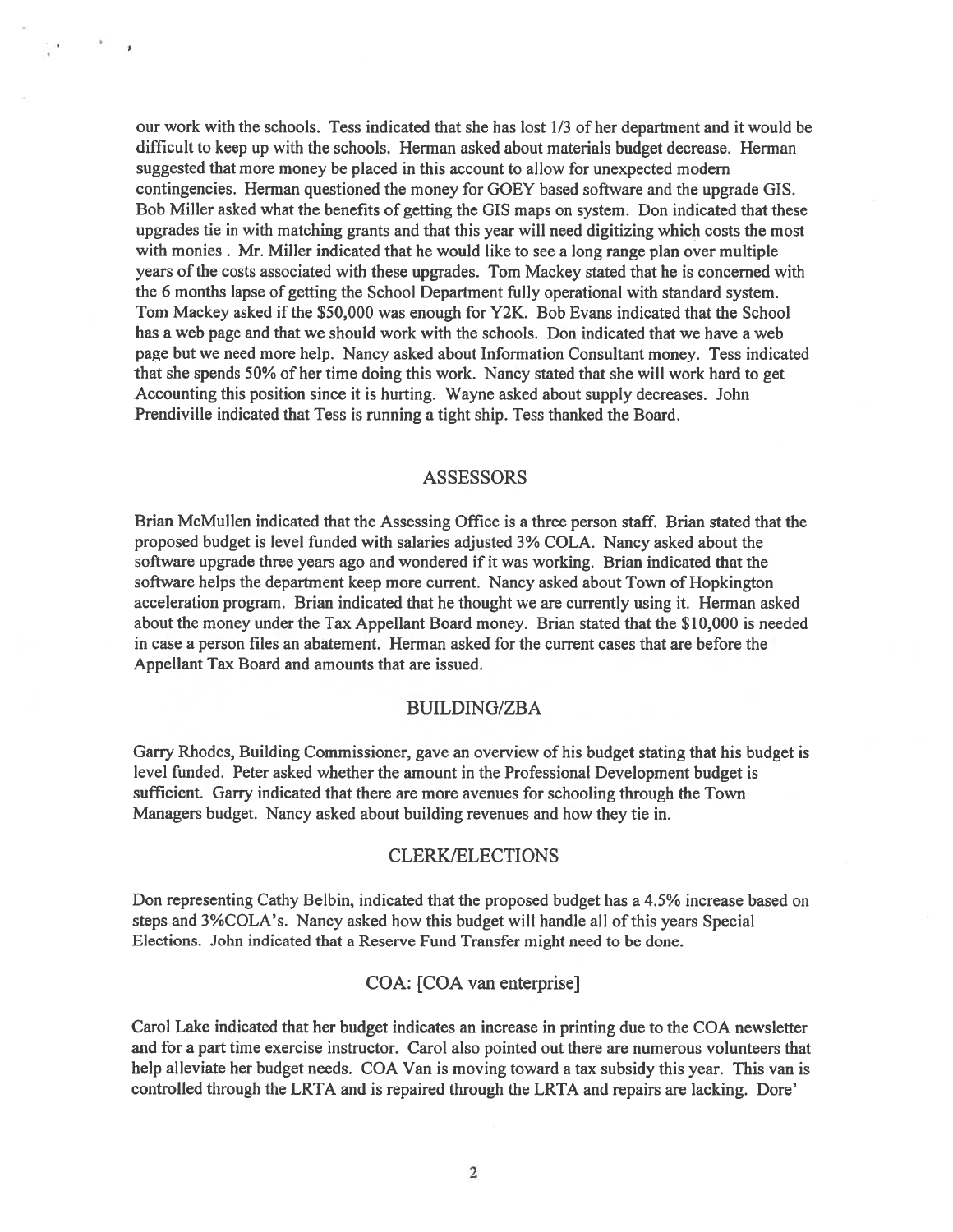questioned the petition currently pending for the Town to take care of the outside of the Senior Center and were to pass it would need to be budgeted.

# COLLECTOR/FINANCE

John Murray, Finance Director indicated that there is <sup>a</sup> 3.85% increase in the Collector's budget. Peter Ashton questioned the 23% increase in the supplies budget. John indicated that this is in line with current spending. John indicated that there is going to be 3 vacant positions in these departments. John stated that he would like to hire <sup>a</sup> Information Consultant and an Assistant finance Director to fill the vacant position. John indicated that <sup>a</sup> Lock Box service will be needed since we will be short staffed and also due to <sup>a</sup> move over to Pentamation since we will have to run parallel services doubling our current workload. John indicated that Professional Legal services are for CDL printing of bills. John also indicated that we have collected monies from tax delinquents, thereby, requiring the need to spend more money on legal services to ge<sup>t</sup> the rest. John Prendiville asked about getting <sup>a</sup> Treasurer/Collector Finance person on line. John stated that we are interviewing in the next couple of weeks. Don indicated that Tess is severely overworked and we need to do something to relieve her.

## FINANCE DEPARTMENT

John gave an overview of all the increases in the Finance Budget. Peter asked about the status of the Streetlight purchase. John indicated that we won on all major points excep<sup>t</sup> we have not go<sup>t</sup> <sup>a</sup> ruling on electricity cost. We have asked for <sup>a</sup> S2 rate and as soon as we pu<sup>t</sup> the last pieces together then we can budget rates. Bob Miller questioned whether we have gone out to bid with other commodities. Mr. Miller indicated that there are state bids out with current contracts. Sidney Johnston questioned how much ownership we would have of the poles. John indicated that we ge<sup>t</sup> the whole pole for \$60,000. We are hoping that MMA joins us with this fight. Herman asked about professional services increase. Herman stated that benefits are up 7%, workers compensation 19%, and huge jump in Middlesex County Insurance. John indicated that other department monies will need to be scraped to pay for an increase this year. Tom Mackey asked about trend of Middlesex County Retirement. Mr. Mackey questioned what kind of monies will need to be spen<sup>t</sup> in 15 years. John indicated that health insurance open enrollment is in May and we need to carry money for any changes. Workers Comp has increased due to more accidents, some resulting from the school system. Herman expressed his frustration with our suppor<sup>t</sup> of the schools in workers comp and accounting support. John indicated that we could provide <sup>a</sup> schedule 19 to the Board which would answer questions. John indicated that we have <sup>a</sup> blanket policy with an \$18 million per structure fee. Don indicated that insurance have been reworked and our done. John Prendiville asked about debt service for both towns and schools and stated that the debt will be doubled by 2004. Finance Committee is willing to make this known to citizens and Fincom would like Board's suppor<sup>t</sup> in doing this. John Prendiville asked at what debt capacity is. John indicated that we will have <sup>a</sup> 100 million at our peak, however, it is <sup>a</sup> good time to go out. Bob Evans asked if the open enrollment could be moved back to April. John indicated that May works out best.

## ENGINEERING

The Engineering Department consists of three full time and one ten hour employee. This budget is level funded. Peter asked about sidewalk funding. David indicated that we have surplus in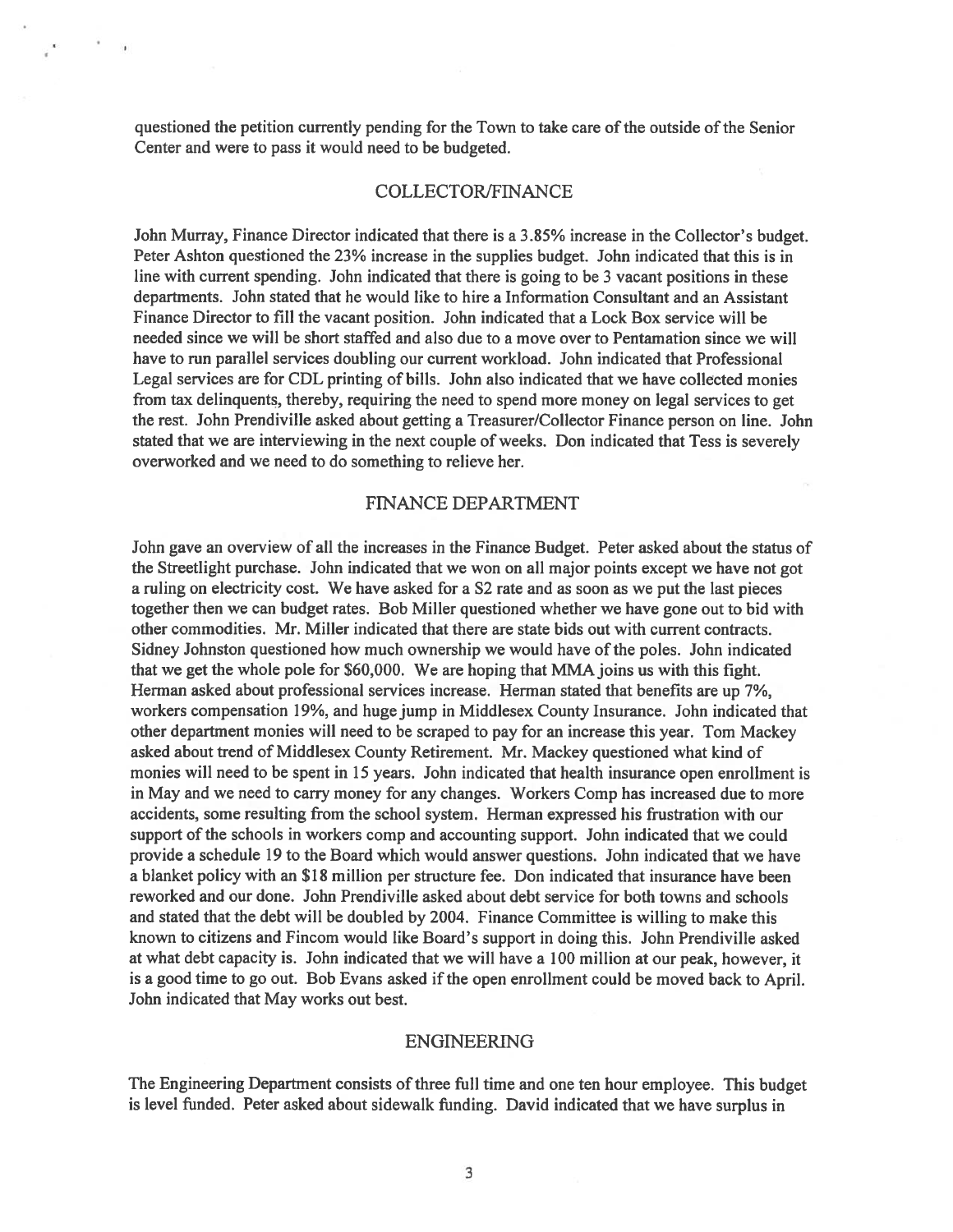sidewalk funding that we need to catch up on. Peter also asked about bridges and culverts money. John indicated that Chapter <sup>90</sup> monies are needed. Don indicated that we are asking for and additional \$60,000 for sidewalks even though we have <sup>a</sup> surplus because this is going to be <sup>a</sup> construction year for us. Herman asked about Landfill issues starting in year 2000. David stated that we do not have the dirt from the Big Dig project and we are waiting for the dirt before additional monies are needed. <sup>A</sup> new program could possibly be in the works to allow for us to re-open the landfill long enoug<sup>h</sup> to collect enoug<sup>h</sup> money to pay for the cap. Rheta Roeber questioned whether we always do our own sidewalks. David indicated that some developers have constructed sidewalks. David indicated that contracting out sidewalks would double the costs. David stated that the quality of work that the developers would do on the sidewalks would not be equivalent to our construction. Bob Miller complemented the Engineering Department on the outstanding job that they did on Windsor Aye, and stated that an outside contractor could not have provided that kind of service.

y ki

## FIRE

Chief Craig gave an overview of their budget. The budget is leveled funded with step increases and COLA's. Bob touched on three capital items that need to be replaced which are <sup>a</sup> snorkel pumper, digital imaging camera, and <sup>a</sup> Microvax computer system. Nancy asked about the replacement pumper asking if <sup>a</sup> snorkel truck was really needed. Chief Craig indicated that the ladder truck would compensate for the snorkel so <sup>a</sup> replacement will need to be replaced only by <sup>a</sup> pumper. Herman asked about <sup>a</sup> 50% increase in overtime. John Prendiville asked about sick policy. Chief stated that we are still working on this policy, dealing with extended sickness and retirements and indicated that they are currently negotiating with the Fire Department regarding <sup>a</sup> wellness program. ChiefCraig indicated that <sup>a</sup> thermal camera is being requested to allow <sup>a</sup> fire fighter to see through the smoke by sensing body heat. This camera can also find where the fire is in the wall is and minimize destruction. Dore' stated that we have to reduce the sick time. Nancy asked if other mutual aid towns have already purchased this camera and wondered if they would lend it to us. Chief Craig indicated that he looked into purchasing this camera mutually with other towns. Herman asked about jaws of life. Chief Craig stated that we currently have two jaws of life and one needs to be replaced. Wayne asked about longevity. Chief Craig indicated that this would be <sup>a</sup> bonus paid out to employees based on their years of service.

## HEALTH/NURSING

Doug Halley, Health Director and Meg Low, Nursing Administrator were presen<sup>t</sup> to discuss their budgets. Meg indicated that the Nursing budget is level funded with the exception of COLA's and steps needed. Nancy congratulated the Nursing Service on their accreditation. Meg stated that the accreditation is contingent on some conditions which she does not foresee as <sup>a</sup> problem. Don indicated that the accreditation process has caused us some personne<sup>l</sup> issues and that the preliminary score was 8\$ out of <sup>a</sup> 100.

Doug indicated that the propose<sup>d</sup> Health budget is level funded with the exception of COLA's and steps. Nancy asked about Kelley's Corner drainage cut. Doug indicated that the drainage cut for Kelley's Corner will be located near Roche Brothers. Nancy asked about Water quality testing. Herman asked about the persona<sup>l</sup> services raising 8%. Doug indicated that the numbers represen<sup>t</sup> many turnovers, the department faced. Doug indicated that Hazardous waste day has increased since costs were lower when we were <sup>a</sup> par<sup>t</sup> offNESWC. Peter asked about catch basin cleaning and street cleaning. Doug explained that this allows for contract for street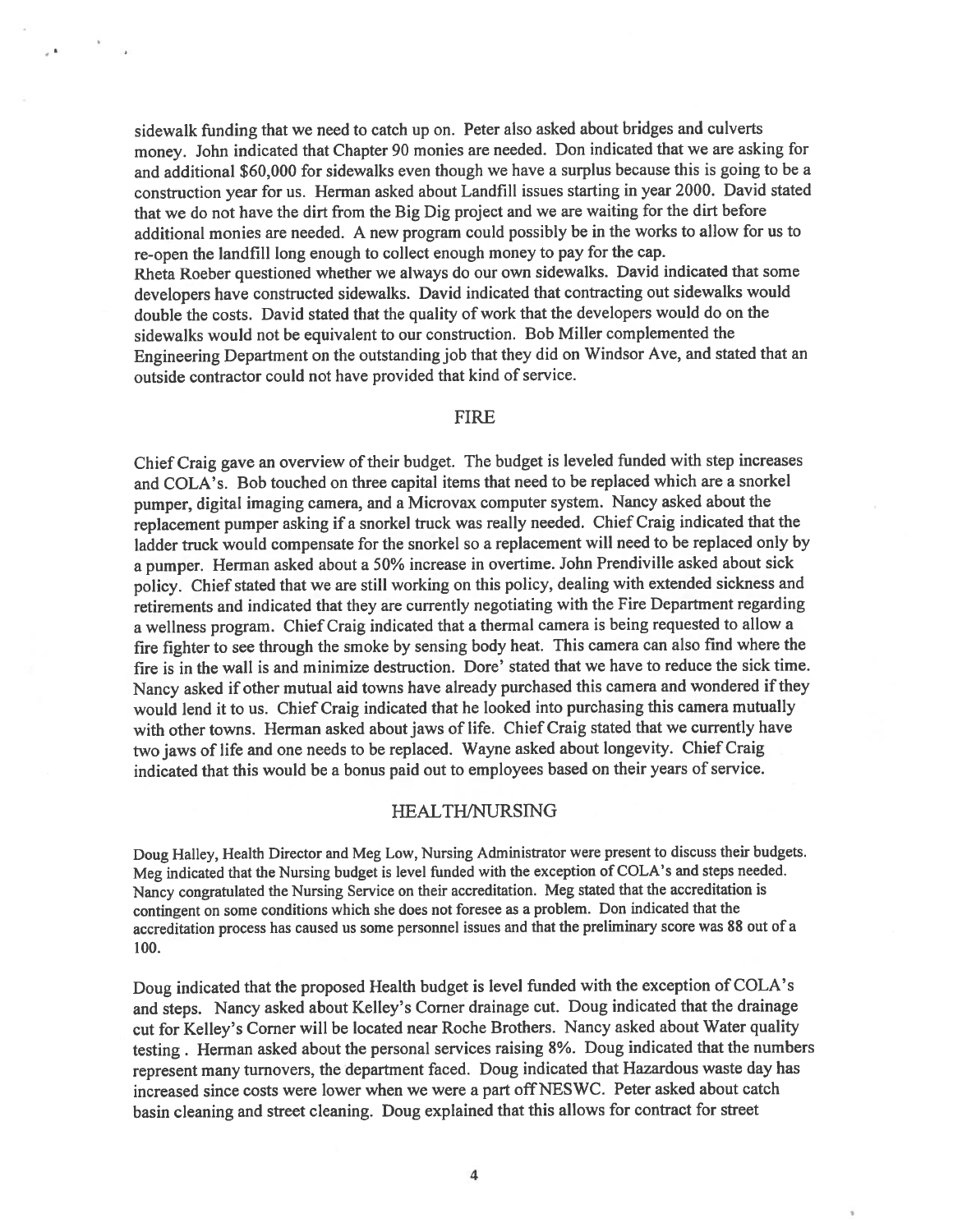cleaning. Wayne asked ifthe sealers of weights and measures is adequately funded. John Prendiville asked about \$300,000 sewer waste managemen<sup>t</sup> system and wondered why it did not make the priority list. Don indicated that \$300,000 would be eaten up in legal fees by just trying to ge<sup>t</sup> onto the property to do Title 5 inspections.

# HIGHWAY/NESWC

Dave Brown, Highway Superintendent, has several increases in budget one being for overtime for highway and transfer station budget. Other increases are due to uniform increases and assistant superintendent being removed from hourly to salary. Signs have been increased due to vandalism. Highway Contracts have also driven up costs due to bargaining. The sidewalk funds are decreased due to the ones that need the repairs are in the sewer district and would be pointless to be repaired. Nancy asked David for all the sidewalk work that his crew has done. Nancy asked about <sup>a</sup> sign truck and stated that it is truly needed. Herman asked about road repair decrease. John stated that we have had our chapter 90 increased and that we have caught up on our backlog. Herman asked about gasoline increase. Don stated that we need to operate equipment regardless of price and we have had mild winters and we still need to budget for <sup>a</sup> winter. Herman asked about 100% increase in tires. David explained that our fleet is older and also this covers repairs. Herman asked about bridge repair. David explained that it costs about 70-75 just for the culvert at North Acton. Wayne stated that between the Highway and Fire Department we are spending major money on vehicle replacement. Tom Mackey reinforced that equipment replacement should be projected out over the years. John indicated that we should do <sup>a</sup> vehicle maintenance log which will formulate what you are asking for. We are hitting our functional debt level, so we need to take it out of our operational budget. Rheta asked about cardboard recycling requirement since she has noted cardboard in the regular percent. We are mandated to recycle 46% and we are currently operating at 48%. We encourage all our people to recycle even though it costs us money. Rheta asked why sidewalks on Summer Street have been taken off the priority list and when would they be put back on.

#### NESWC

Peter asked about appropriation to spo<sup>t</sup> trading in trash.

# HR/VETERANS' SERVICE

Charles Jones, Director of Human Resources, gave an overview of his budget. Wayne questioned the employee recognition program and why it hadn't been spent. Charlie indicated that agreements need to be reached on how to spend the monies.

## VETERANS

Charlie stated that there was <sup>a</sup> decrease in membership, since he deemed that it was not in the best interest of the town to belong to services. Veterans agen<sup>t</sup> is mandated by law full time based on our population. Massachusetts legal veteran is someone who has served in some kind of conflict within specific dates of service. The veterans agen<sup>t</sup> is involved in speeches outside. The two veterans require unknown services each year. Charlie has been trying to encourage veterans to come out and join the legion.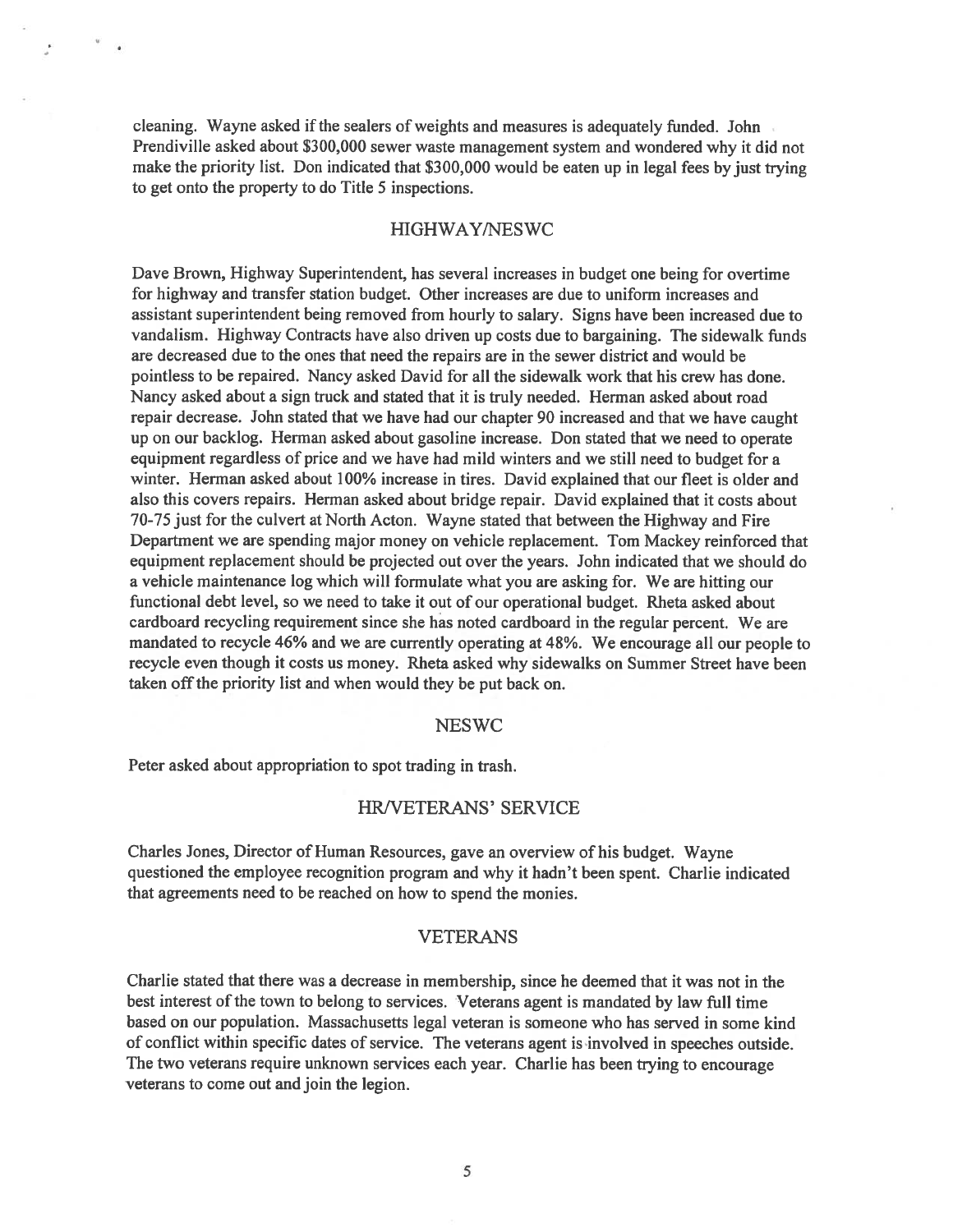## MANAGER

Don indicated that <sup>a</sup> budget increase is due to 3%Cola on clerical staff. Legal activity has increased from land use activity. Y2K monies have been added to solve any potential problems. Peter asked about professional services due to education that staff can receive. The workload of some staff is too much that they are not able to attend classes. Equipment maintenance is up <sup>a</sup> little due to some splitting we did previously and now we are putting it back together. Business Outreach caring at \$5000 should this be ongoing. Could use for other projects that are coming out. Web page is operation of ultranet charges for current web page. Agway and WR Grace all pulled out because of potential lawsuits based on damages we might be able to recoup. Herman asked about \$230,000 legal last year with an increase of 16 to 17%. How come. Concerned with land use issues. Jack asked about department object budget stating that numbers do not compute. There is <sup>a</sup> replacement page. Rheta asked about Y2K taking assurances since she was told not to trust. We have written to all vendors and asked about compliance. All answers are written by attorneys and are no use to us. All CPU's and software has been rewritten and Y2K compliant. The Board also asked if we had signed unions contracts for all year.

# MEMORIAL LIBRARY

Don indicated that we have received national recognition for the Library. The FY2000 budget includes the first year that the new library is fully funded. The proposed budget maintains same level of service as is currently funded. The budget satisfies the municipal appropriation requirement. The Board asked about the national recognition. Wanda indicated that the state survey selects statistics from all agencies and sent to the federal bureau who breaks down statistics by population and then ranked us. Wanda is pleased with this rating. Don stated that we are going to MMA conference with the ranking and we are thrilled. Herman asked if we could segregate out effects compared to the old library. We will ge<sup>t</sup> this information out. Peter asked about books and periodicals. Wanda stated that these costs are mandated. Peter asked if we are estimating increased circulation to be higher than 17%. Wanda indicated that it could be more. Bob Evans asked about 50% benefit rate. John indicated that it is due to par<sup>t</sup> time employees being benefited which makes the cost increase.

# MUN PROP.

Dean Charter, Municipal Properties Director indicated that this department has under gone reorganization. Dean indicated that some jobs will need to be contracted due to major reconstruction of West Acton Library and Memorial Library. Dean indicated that the RFP's for the Public Safety building are out and interest is shown. A new phone system proposed for the town hail will require alot of maintenance. Nancy asked about contracting custodial services through library stating that this is the way to go. Dean stated that our union is supportive of contracting out the custodial services. Herman asked about buildings and grounds maintenance going up 200%. Dean indicated that windows will need to be replaced and repaired and also unexpected repairs to equipment. Herman also asked about what he uses street lighting for. Dean indicated that he only pays the bills. Herman also asked why supplies went up 30%. John Prendiville asked about funding repairs on an ongoing basis and projecting out within 5 years. Get <sup>a</sup> program started that would allow this.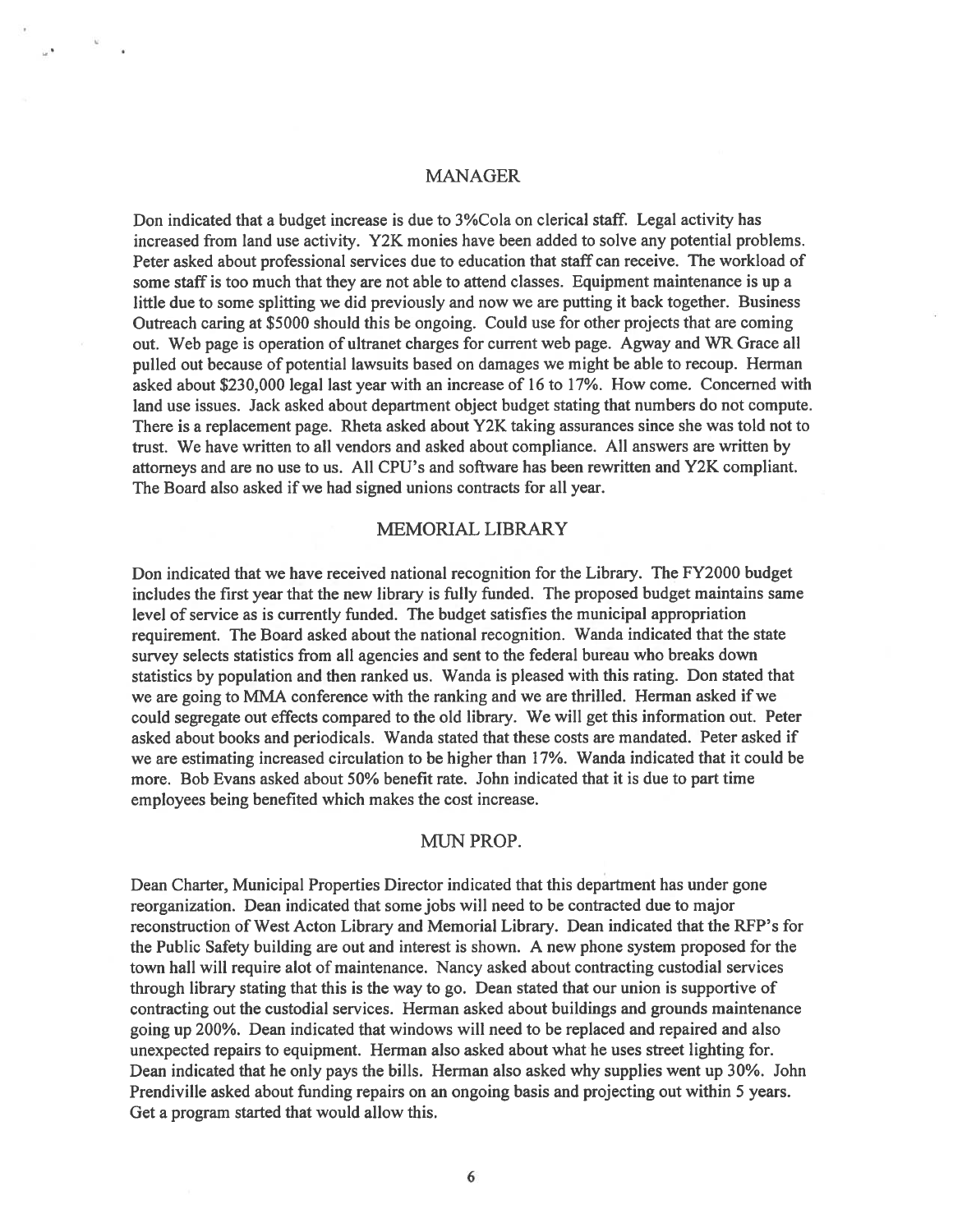Town Hall - Don indicated Dean's budget allows for Dean to focus on specific needed repairs which we have held off.

Fire Station 2 - 2300 in sewer, where is the betterment's. John indicated the 2300 wont be spent if the sewers are delayed.

Windsor Ave -The building is not handicap accessible upstairs and we only use downstairs floor. The 15,000 maintains a municipal facility only.

Citizens Library - Finishing touches needed.

Senior Center - \$5000 upgrade of lighting.

 $\mathbf{A} = \mathbf{A} \mathbf{A}$ 

Dore' questioned \$50,000 for Police generator. Town Hall roof repair is \$8,000 to bring in consultant to do <sup>a</sup> study on the problem. Aerial Platform needed and will be kept in library. Bob Evans asked if the lights at the Senior Center would focus down.

## NATURAL RESOURCES

Tom presented the Board with an overview to the budget including where recreation if going, conservation lands, and maintenance of ball fields. Tom indicated that the budget is increasing due to recreation. Peter wondered if we should break recreation out. John stated we would talk later. Supplies are needed to bring in new programs plus structures for North Acton. Peter asked about money for future for beaver patrol. Nancy questioned keeping land stewardship under budget. Rheta asked about NARA asked about donations. Backstop has been installed, irrigation and picnic pavilion hopefully will be. Dore' asked about lease with soccer field. Tom indicated that the next step will be to move into the Morrison Property.

#### PLANNING

Roland Bartl stated that his budget is level funded excep<sup>t</sup> for COLA's. Peter asked about economic developer planner and why didn't it make cut list. Roland indicated that his staff is slipping into this role. Zoning Bylaw is hard to read and this needs to be made simpler and <sup>a</sup> re write needs to be done. Peter asked if \$15,000 is enough to hire outside consultant. No. Money transferred to Kelleys Corner traffic improvement last year what is status. It is close and currently at the State level.

## POLICE

George Robinson, Police Chief, stated that there is <sup>a</sup> 3% increase for non Quinn officers and 0% increase in the budget for Quinn recipients. The overtime includes coverage for sick and vacation. Chief Robinson gave an overview of other increases which include some schooling and <sup>a</sup> new copier. The expenses are level funded. Capital items requested include <sup>a</sup> Speed Awareness trailer and radio call check. Dore asked about ceilings in Police Station. George indicated that process is working. Chief Robinson indicated that the Quinn bill is relatively neutral excep<sup>t</sup> the first year we need to fund the whole thing funded with <sup>a</sup> reimbursement from the state. Herman asked if we are assured of getting 50% back. Herman questioned dispatcher increase of 9%. Don indicated that is due to <sup>a</sup> savings in overtime and also for turnover and police office fill ins.

Rheta asked how many sick days there are per person Chief Robinson indicated that there are an average of 7.5 sick days per person. George indicated that injury is factored into that figure. Rheta asked what will happen if the state doesn't fund Quinn Bill. If the state doesn't fund then officers will not receive.